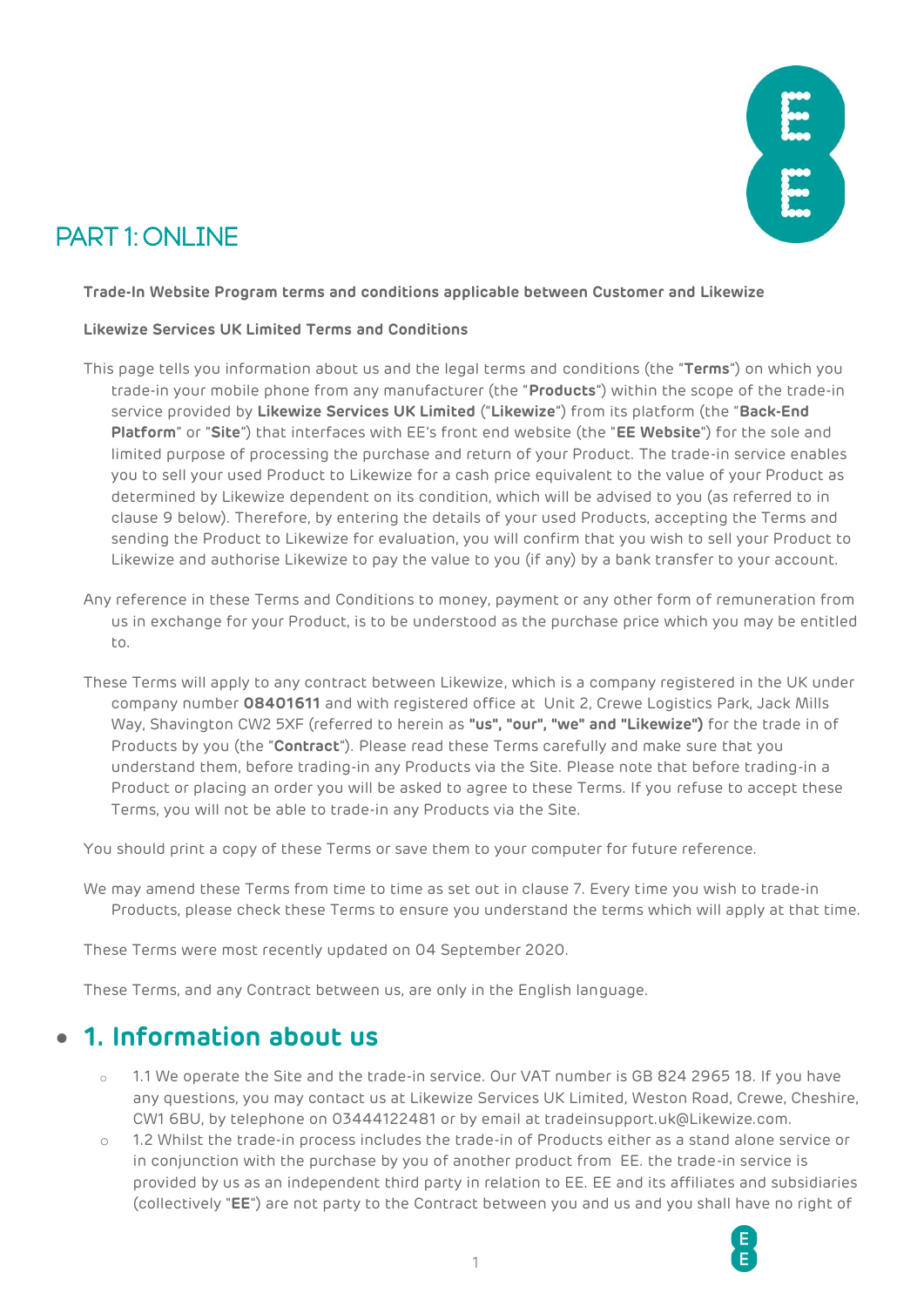action against EE for any breach of a Contract. Any purchase by you of EE products is exclusively regulated by separate terms and conditions between you and EE.

o 1.3 EE hereby disclaims and excludes any and all warranties of any kind, express or implied. By using the trade-in service, you hereby release EE and its respective directors, employees and agents from any disputes, claims, demands, and/or damages (actual or consequential) of every kind, whether known or unknown, arising out of, or relating to, your use of our trade-in services, including, without limitation, incomplete or completed transactions and any claims or disputes between you and Likewize.

## • **2. The Site**

- o 2.1 We may update the Site from time to time, and may change the content at any time. However, please note that any of the content on the Site may be out of date at any given time, and we are under no obligation to update it. We do not guarantee that the Site, or any content on it, will be free from errors or omissions and we make no representations, warranties or guarantees, whether express or implied, that the content on the Site is accurate, complete or up-to-date.
- o 2.2 The Site is made available free of charge. We do not guarantee that the Site, or any content on it, will always be available or be uninterrupted. Access to the Site is permitted on a temporary basis. We may suspend, withdraw, discontinue or change all or any part of the Site without notice. We will not be liable to you if for any reason the Site is unavailable at any time or for any period.
- o 2.3 You are responsible for making all arrangements necessary for you to have access to the Site.
- $\circ$  2.4 If you choose, or you are provided with, a user identification code, password or any other piece of information as part of our security procedures, you must treat such information as confidential. You must not disclose it to any third party.
- o 2.5 We have the right to disable any user identification code or password, whether chosen by you or allocated by us, at any time, if in our reasonable opinion you have failed to comply with any of the provisions of these Terms.
- o 2.6 The content on the Site is provided for general information only. It is not intended to amount to advice on which you should rely. You must obtain professional or specialist advice before taking, or refraining from, any action on the basis of the content on the Site.
- o 2.7 We do not guarantee that the Site will be secure or free from bugs or viruses. You are responsible for configuring your information technology, computer programmes and platform in order to access the Site. You should use your own virus protection software.
- o 2.8 You must not misuse the Site by knowingly introducing viruses, trojans, worms, logic bombs or other material which is malicious or technologically harmful. You must not attempt to gain unauthorised access to the Site, the server on which the Site is stored or any server, computer or database connected to the Site. You must not attack the Site via a denial-of-service attack or a distributed denial-of-service attack. By breaching this provision, you may commit a criminal offence. Where a criminal offence has been committed we will report any such breach to the relevant law enforcement authorities and we will co-operate with those authorities and may disclose your identity to them. In the event of such a breach, your right to use the Site will cease immediately.
- $\circ$  2.9 Where the Site contains links to other sites and resources provided by third parties, these links are provided for your information only. We have no control over the contents of those sites or resources.

### • **3. How we use your personal information**

o 3.1 In order for Likewize to carry out the contract for the purchase of your old Product we will need your name, address, email address and telephone number, details of your bank account in which to remit the value of the Product, details of the Product and other limited information which we will request when you sign up to the trade in services via this Site. We will use this information solely for the purposes of the trade in services and in fulfilling our contractual obligations, but for no other purpose unless you have agreed to any additional purpose. Any such items of personal data will be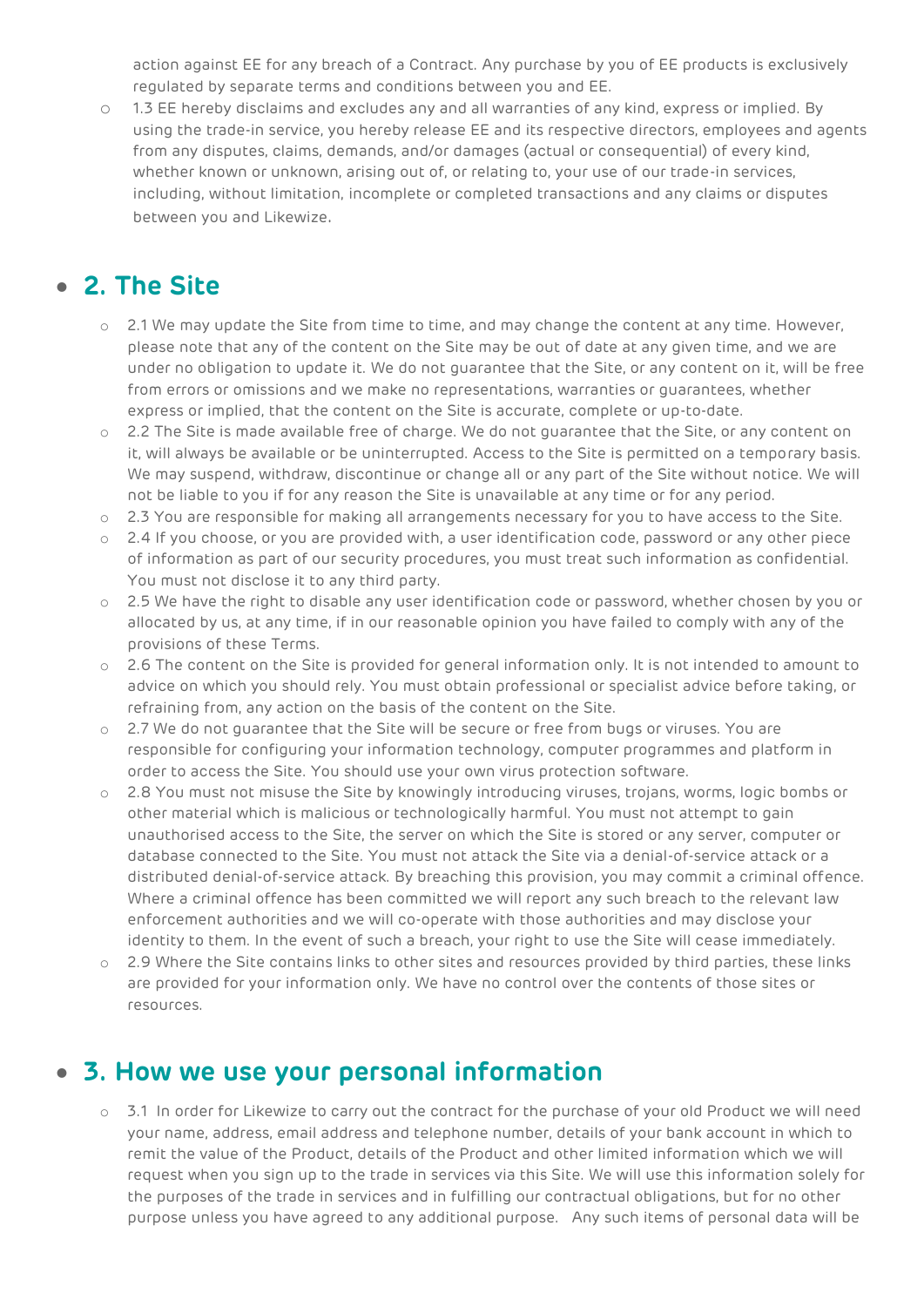maintained by Likewize as the data controller in compliance with the applicable data protection laws and in accordance with our privacy policy at https://www.Likewize.com/eu-privacy-policy/.

o

#### • **Please remove your data from the Product**

- o 3.2 **It is your responsibility** to:
	- a. Remove your sim card (the **"SIM"**) and any memory card before sending your Product to us. The SIM and memory card can contain private information and may enable unauthorised use of your network airtime or your personal information. If you fail to remove the SIM or memory card, you agree to release us from all claims, losses or damages with respect to the use of the SIM or memory card arising before, or after receipt of your Product.
	- b. Delete and remove all personal files and data, whether in the form of personal details, SMS, photos, games, songs or other data (the **"Data"**) from the Product and reset your Product to factory settings. Always follow the manufacturer's guidelines to wipe the data:
		- a. for Apple devices Please refer to Apple's guidance on deletion of Data, storing Data to iCloud or other backup, and resetting your Product to factory settings. Additionally, switch off "Find My iPhone" or equivalent on your Product.
		- b. for all other manufactures strictly follow their guidance on deletion of Data, storing Data to the cloud or other backup, and resetting your Product to factory settings.
		- c. Likewize does not warrant or guarantee that resetting the Product to factory settings will permanently delete any Data or personal information from the Product. Likewize shall have no obligations in respect of wiping or removing the Data. Likewize accepts no responsibility for failure to maintain the integrity or confidentiality of any Data in the device.
	- c. Notwithstanding clause 3.6 below, if Likewize receives your Product with Data still left on it Likewize will reject the Product and cancel the Contract. Please ensure you remove all Data and reset the Product to factory settings before handing or sending it to Likewize.
	- d. Please remove any security locks and disable "find my Phone" functions before sending your Product to Likewize, if these are in place this will disable access to the Product and its value will be zero.
- $\circ$  3.3 By sending your Product to us, you agree to release us from all claims, losses or damages with respect to the SIM, Data or Product. We accept no responsibility in relation to the security, protection, confidentiality or use of such Data or the SIM. You acknowledge that once we have Purchased the Product from you we may resell the Product to a third party, and we have no control over what the third party does with the Product or who they may resell the Product to. It is therefore vital that you follow the requirements set out in this clause 3 regarding the removal of your data and Content from the Product.
- o 3.4 Please back up any data or other information and content you want to keep from the Product on a secure cloud based system or other data storage device (in accordance with the manufacturer's recommended procedure) before sending the Product to Likewize. It will not be possible for you to obtain any Data or other content from the Product, whether stored on the Product or memory card, once it has been sent in to us.
- $\circ$  3.5 You agree that you have the sole responsibility to keep a separate backup copy of any Data before sending your Product to us; and that you have taken all reasonable steps to eliminate and delete Data that is deemed personal or confidential from the Product. Data recovery is not a part of the trade-in service and we and EE accept no responsibility or liability for any lost Data.
- o 3.6 Where a Product is received by Likewize which, when the Product is turned on, appears not to have been reset to factory settings and Data is immediately obvious from the screen, then Likewize at its own discretion shall either return the device to the Customer or follow manufacturer device reset process.
- o 3.7 It will not be possible for the Customer to obtain any data or other content from the Product, whether stored on the phone or memory card, once it has been re-set to default factory settings and the data erased when sent to Likewize so it is strongly recommended that the Customer backs up such content before sending any Products to Likewize. Likewize will provide clear information relating to this requirement to the Customer before the customer sends the Product to Likewize. In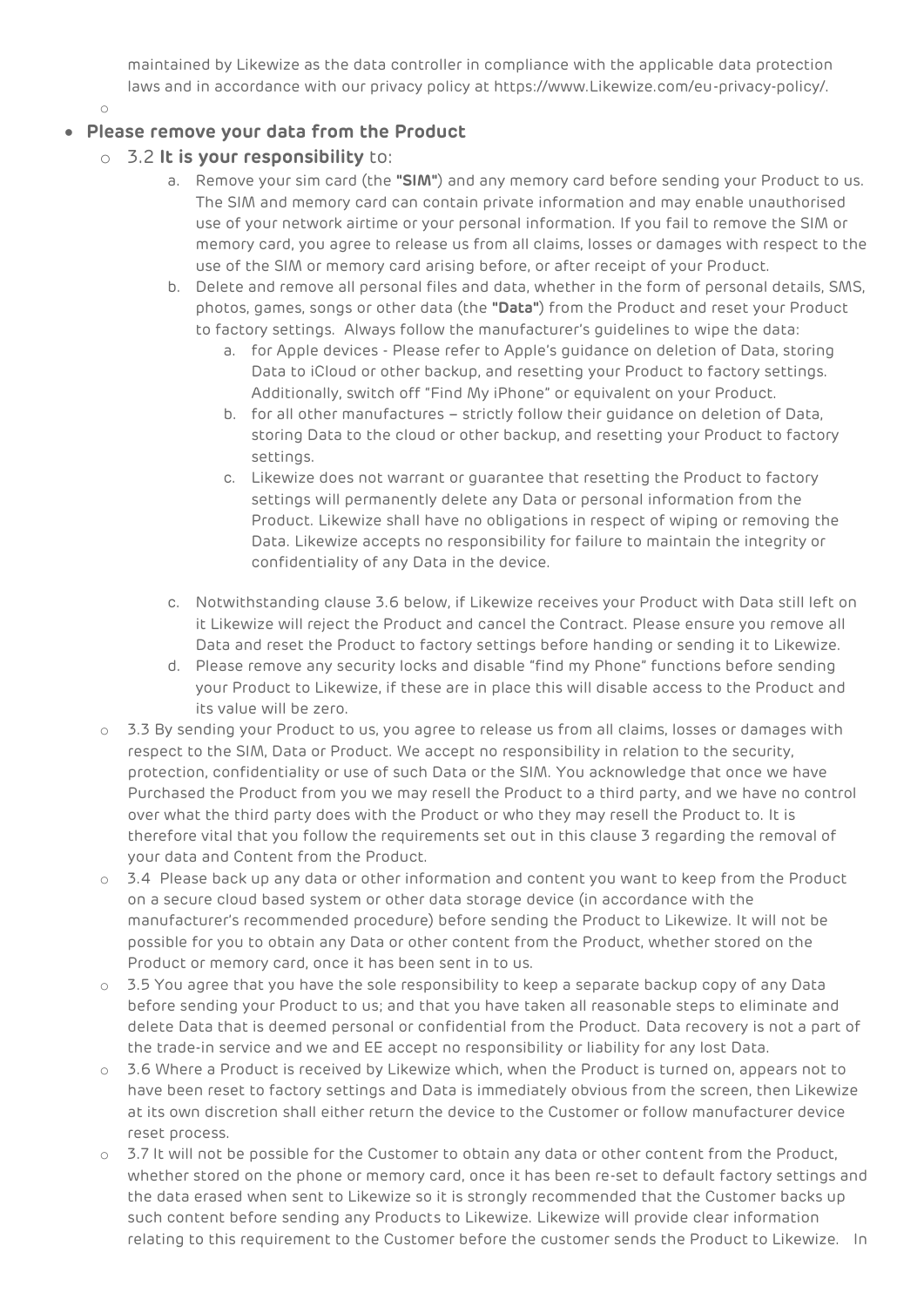any event, the Customer agrees to release Likewize from all claims, losses or damages with respect to the use by any third party (to whom Likewize may sell the Product or any ultimate owners) of data, memory card or sim card due to customer failing to permanently erase the data from the device. It will not be possible for you to obtain any Data or other content from the Product, whether stored on the Product or memory card or SIM, once it has been sent in to us.

#### • **4. If you are a Consumer**

#### **This clause 4 only applies if you are a Consumer.**

- o 4.1 For the purposes of these Terms, "**Consumer**" means an individual who is acting for purposes which are outside his or her business, as defined by the Consumer Rights Act 2015.. Subject to clause 6 of these terms and conditions, if you are a Consumer, by trading-in Products via the Site you warrant that:
	- a. You are at least 18 years old or, if you are under 18 years of age, that you have obtained your parent's or guardian's consent to sell your Products to us for the sum indicated via the Site;
	- b. You are the sole owner of the Product or have been authorised by the owner of the Product to make decisions on the Product and to trade it in and sell it and there are no other parties who have any interest or claim (liens, encumbrances or security interests) in or attached to the Product including without limitation finance or hire-purchase agreement and that no other party has a legal interest in it;
	- c. The Product is not counterfeit, stolen or fraudulent;
	- d. In using the Site and trading-in the Product, you are not infringing any intellectual property right of a third party;
	- e. You are resident in the United Kingdom and that you are accessing the Site from that territory; and
	- f. You are legally capable of entering into a binding contract with us;
- o 4.2 If you are a Consumer then these terms and conditions shall not affect any statutory rights you may have as a consumer.

### • **5. If you are a business customer**

#### **This clause 5 only applies if you are a business customer.**

- o 5.1 Subject to clause 6, if you are not a Consumer, by trading-in Products via the Site, you warrant that:
	- a. you are based in the United Kingdom and that you are accessing the Site from that territory;
	- b. you are the sole owner of the Product or have been authorised by the owner of the Product to make decisions on the Product and to trade it in and there are no liens, encumbrances or security interests in or attached to the Product and that no other party has a legal interest in it;
	- c. the Product is not counterfeit, stolen or fraudulent;
	- d. in using the Site and trading-in the Product, you are not infringing any intellectual property right of a third party; and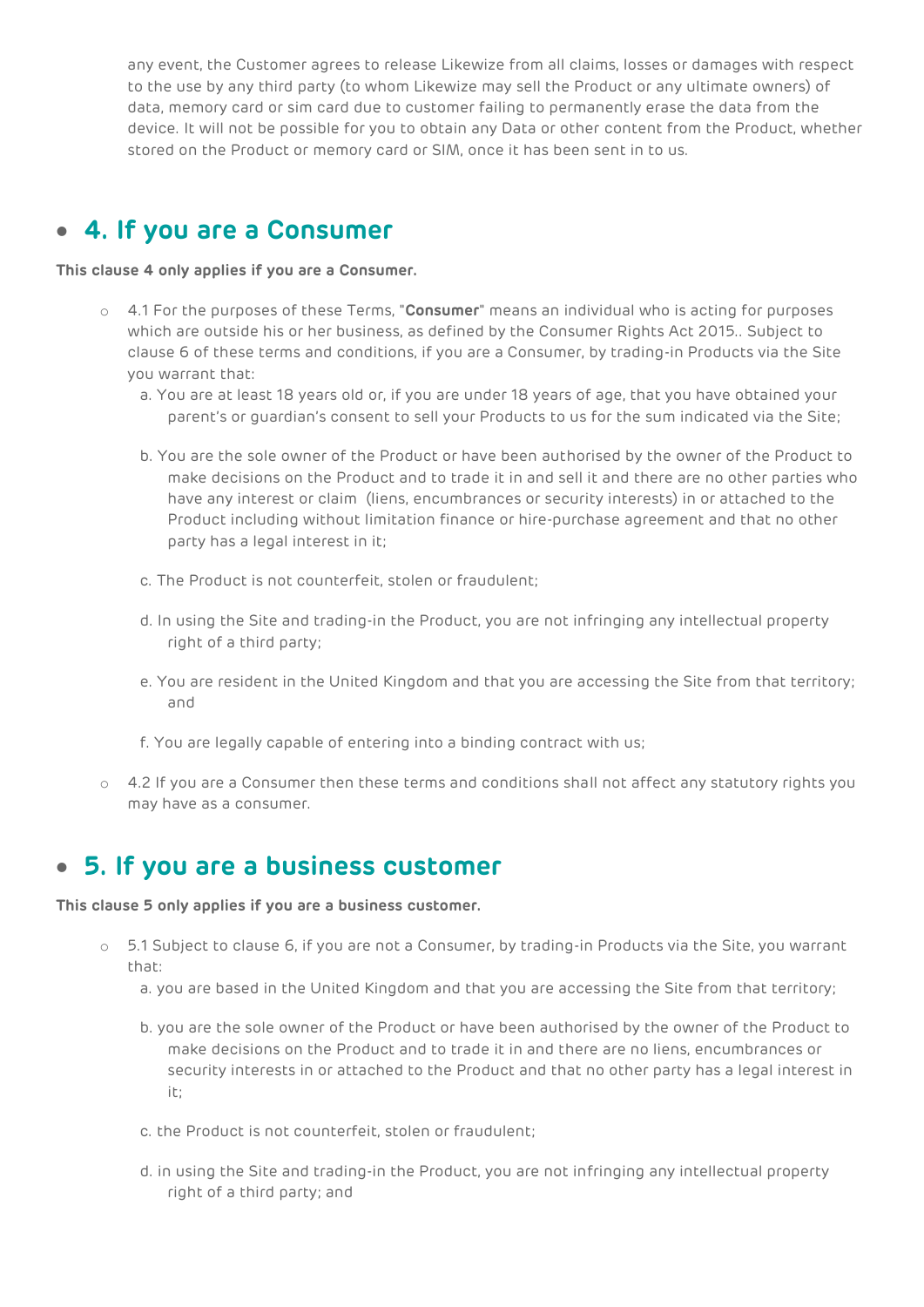- e. you have authority to bind any business customer on whose behalf you use the Site to trade-in Product
- o 5.2 These Terms and any document expressly referred to in them constitutes the entire agreement between you and us and supersede and extinguish all previous agreements, promises, assurances, warranties, representations and understandings between us, whether written or oral, relating to its subject matter.
- o 5.3 You acknowledge that in entering into this Contract you do not rely on any statement, representation, assurance or warranty (whether made innocently or negligently) that is not set out in these Terms or any document expressly referred to in them.
- $\circ$  5.4 You and we agree that neither of us shall have any claim for innocent or negligent misrepresentation or negligent misstatement based on any statement in the Contract.

### • **6. Excluded customers**

Product dealers, stockists, or specialist retailers, resellers or distributors of Products are excluded from the offers on this Site unless a specific exception has been agreed in writing by a director of Likewize.

### • **7. Our right to vary these Terms**

- $\circ$  7.1 We may amend these Terms from time to time. Please look at the top of this page to see when these Terms were last updated and which Terms were changed.
- o 7.2 Every time you trade-in Products via this Site, the Terms in force at the time of your trade-in will apply to the Contract between you and us.
- o 7.3 We may revise these Terms as they apply to your order from time to time to reflect the following circumstances:
	- a. changes in relevant laws and regulatory requirements; and/or
	- b. a change in our business practice.
- $\circ$  7.4 If we have to revise these Terms as they apply to your order, we will contact you to give you reasonable advance notice of the changes and let you know how to cancel the Contract if you are not happy with the changes. You may cancel in respect of all of the affected Products. If you opt to cancel, you will have to return any monies (or other consideration) you have already received. You may request the return of the Product upon cancellation, Likewize reserve the right to return your Product or one of similar make/model and specification where your Product is no longer in our control.

## • **8. Product trade-in process**

o 8.1. The Site will guide you through the steps you need to take to trade-in Products with us. Our trade-in process allows you to check and amend any errors before submitting your sale order to us.

### • **9. Valuing your Product**

- 9.1 You warrant that you will accurately describe the condition of your Products so that we are able to provide an initial quotation before we are in receipt of, and able to, inspect the Product (the "**Original Quotation**"). A Product will qualify for purchase by Likewize if it is in "**Full Working Condition**".
- o 9.2 For a Product to be in Full Working Condition it must satisfy the following criteria:
	- a. The Product must be complete with no missing, damaged, or cracked parts (e.g. a stylus for touch screen phones should be included if the phone was originally supplied with one);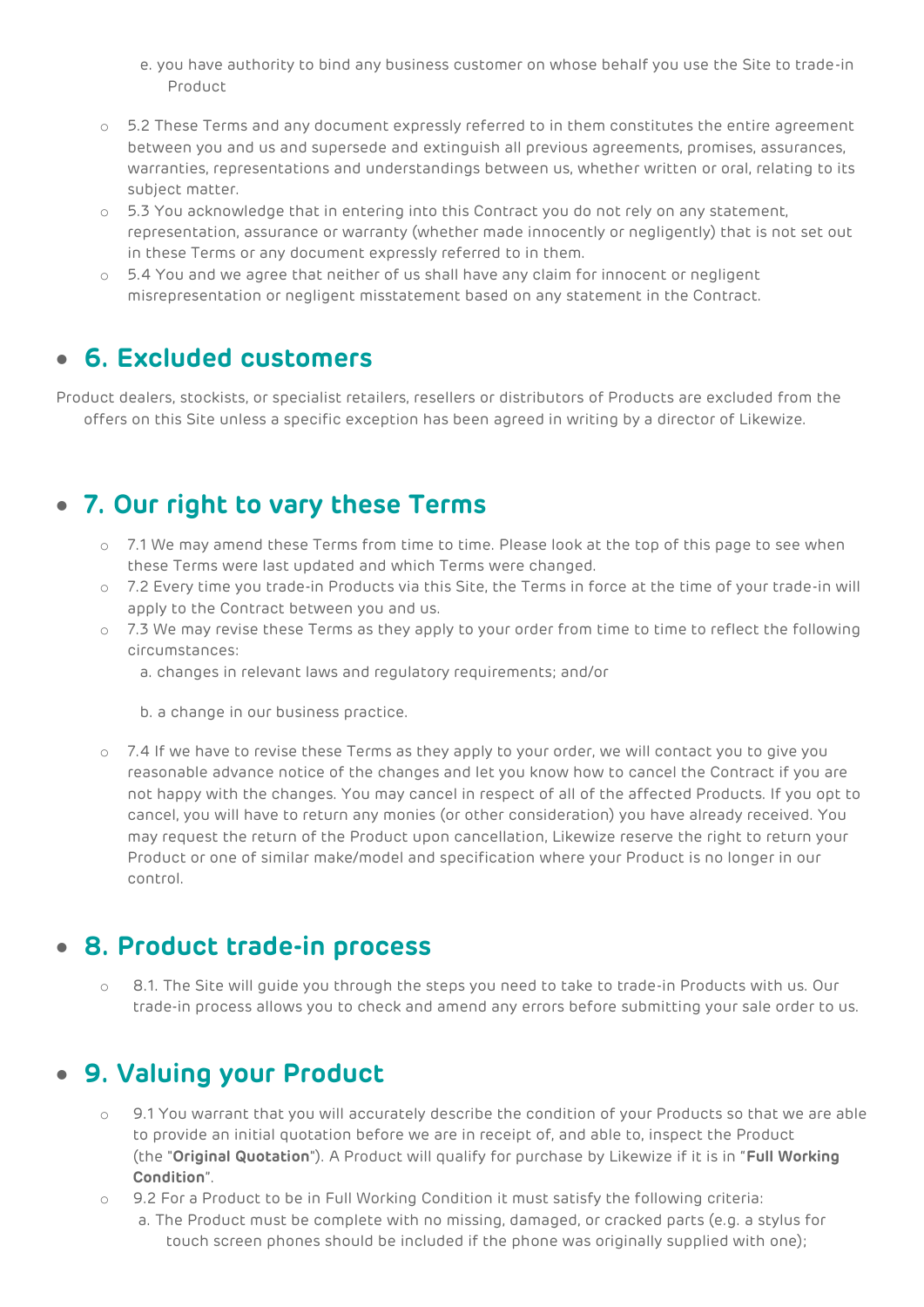- b. The Product should be fully functional. It should power up, and should be free from PIN locks. It should make and receive a call. All functionality must work (e.g. Bluetooth, Camera, Wireless). All control buttons (e.g. on/off, volume, navigation) and all the buttons on the keypad must work. All connection sockets should work, all microphones and speakers should work, and the IMEI label should be intact;
- c. The display should be clear and fully intact. There should be no fading, no pixels missing, no cracks and no bleeding on the screen. Touch-screens should be free from major scratching;
- d. The Product must be free from liquid damage (and signs of liquid damage as signified by the manufacturer's liquid damage indicators); and
- e. If the Product has a flip or slider mechanism, it should open and close properly.
- o 9.3. There may be limited instances where Likewize may choose to purchase a Product that is not in Full Working Condition. In cases where Likewize chooses not to buy a Product that is not in Full Working Condition, the Product will be rejected by us directly at the Site when you present the Product for sale to us using the Site. However, if the Product is successfully processed at the Site, it will be deemed to have been purchased by Likewize subject to these Terms.
- o 9.4 Likewize does not accept any Products that have an activation lock via a Samsung account, iCloud account or similar accounts.
- o 9.5 If you are in any doubt as to the condition of a Product, you are advised to contact us first before sending in your Product.
- o 9.6 We accept accessories such as chargers and headsets but these do not increase the value of your Product.
- o 9.7 Upon receipt of your Product, we will carry out an Inspection (as defined in clause 11.1). Any incorrect or inaccurate Product descriptions may result in us re-evaluating our Original Quotation to produce a Revised Quotation (as defined in clause 11.3).
- $\circ$  9.8 You must ensure that we are in receipt of the Products within 14 days of the date of receipt of packaging. Packaging will be despatched on the day we provide the Original Quotation for next day delivery. If we are not in receipt of a Product in such 14 day period, we reserve the right to offer you the lower of the: (i) Original Quotation; or (ii) current price on the Site presented through the Site on the day the Products arrives with us, subject to clauses 10 and 11 below.

## • **10. Lost, Blocked, Stolen and Fake Products and Pre-Pay Box Breaking**

- o 10.1 For the purposes of these Terms:
	- a. **"Lost, Blocked or Stolen"** Products are Products that have been reported as either lost, blocked or stolen as recorded in any of the stolen asset registers maintained by CheckMEND at **http://www.checkmend.com/geo/index.php;** and
	- b. "**Fake**" Products are counterfeit Products which are manufactured to resemble products made by another company in breach of the intellectual property rights of the genuine manufacturer.
- o 10.2 We will make no payments to customers for Products received which are Lost, Blocked, Stolen or Fake.
- $\circ$  10.3 We reserve the right to inform the relevant authorities if there is any suspicion that there is a deliberate attempt to perpetrate a fraud. We reserve the right to reclaim any money paid to you if it is discovered within three (3) months of our receipt of that Product that the Product has either been reported as Lost, Blocked or Stolen or the Product is discovered to be a Fake.
- o 10.4 Products which are Lost, Blocked, or Stolen will not be returned, unless we are required to return such Products in accordance with applicable legislation. Fake Products will only be returned if we consider (in our sole opinion) that they were remitted in good faith.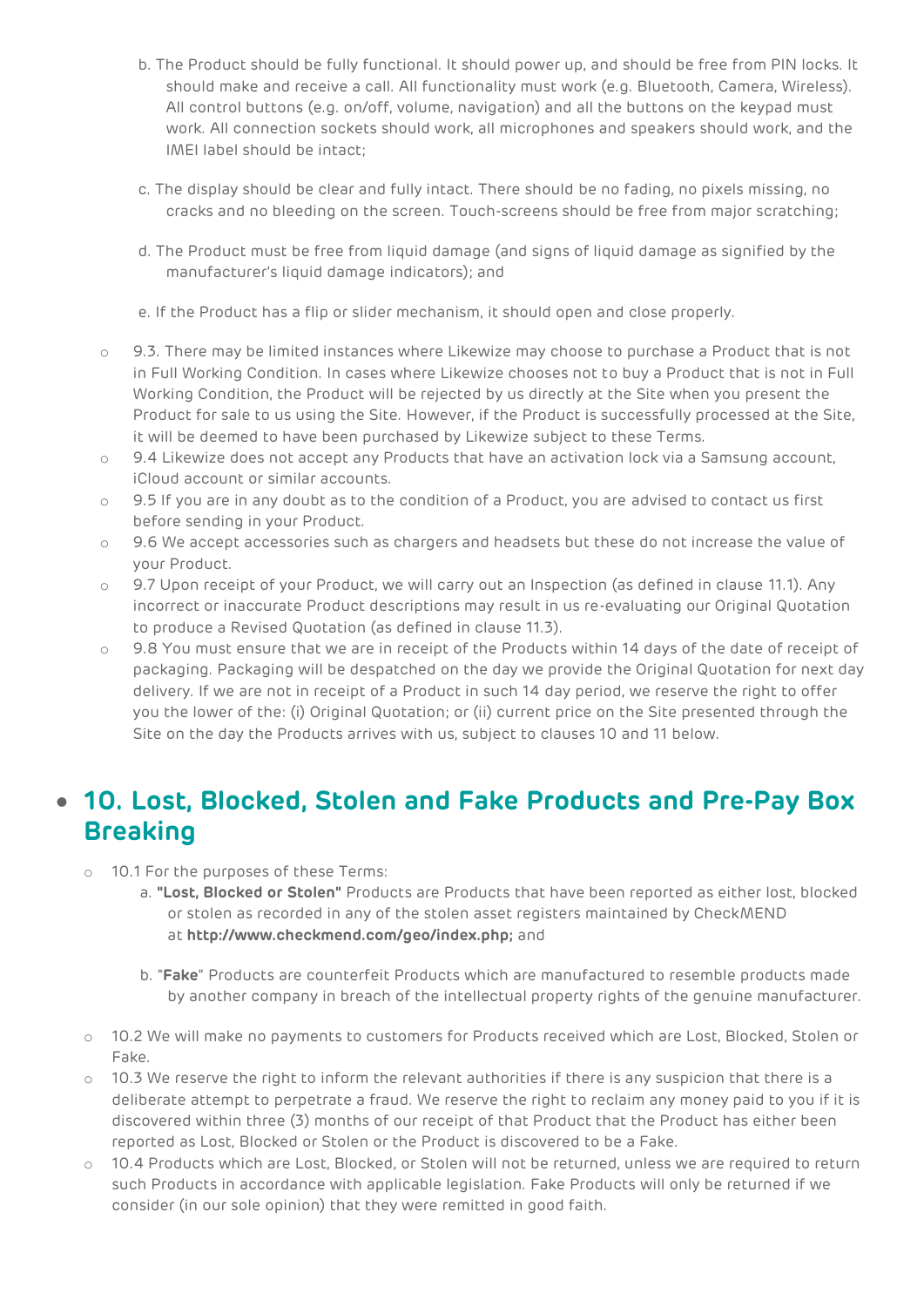$\circ$  10.5 We reserve the right to refuse to pay for any Products which we believe are derived from Prepay Box Breaking. The definition of "Prepay Box Breaking" is where a businesses or individual purchases prepay phones from a retailer, network, dealer or wholesaler with the intention of reselling the phone and have no intention of using the phone and sim card together as was the original intention of mobile phone network whose sim card is provided with the phone.

## • **11. Inspection and Revised Quotation**

- o 11.1 Once your Products have been received by us, we will inspect the Product to check that it is in Full Working Condition and see if it complies with the description that you provided to us originally (the **"Inspection"**).
- o 11.2 The Inspection will focus on, amongst other things, the model and condition of the Product. If the model is the same as and/or the condition is the same as your original description, the Original Quotation will be paid to you within 72 hours.
- o 11.3 If the Inspection reveals the model is different and/or the condition is inferior to your original description, the Original Quotation will be adjusted in accordance with clause 12.2 below. Should our Inspection reveal that you have sent us a different model than the one that we provided an Original Quotation for, we will offer an amount for the different model based on the price displayed on the Site or through EE's Website on the day that we are in receipt of the different model (subject to the condition of the Product) (the "**Revised Quotation**"). Note that Likewize's appraisal is solely our own commercial assessment of the sum that Likewize is willing to offer you in exchange of the Product. Likewize does not provide any guarantees of giving a correct or objective valuation or the highest valuation available on the market. Thus, there may be other companies on the market who may provide different valuations and offer sums different to those offered by Likewize.
- o 11.4 We will contact you via email or text to confirm the amount we will offer for such Product as adjusted, if necessary, by these Terms. You will have 14 days from the date that we have sent the email or text in which to accept the Revised Quotation provided that we cannot be held responsible for the non-delivery of emails because of spam email or junk filters. If you:
	- a. choose to decline the Revised Quotation within the 14-day period, you may ask us to return the Product to you. Please allow for up to 10 working days to receive your returned Products. If for any reason we cannot send you back your original Product then we will be obliged to make payment of the sum equal to the Original Quotation; or
	- b. do not reply within 14 days of us sending the email or text, we will pay you the Revised Quotation and you will deemed to have accepted such Revised Quotation as the full price payable to you for your Product.
- o 11.5 Under no circumstances can Products be returned by us to you after the expiry of the 14-day period detailed in clause 11.4
- o 11.6 Additional accessories that have been sent in with your Product which have not been specifically requested by us cannot be returned to you.

## • **12. How the Contract is formed between you and us**

- o 12.1 Nothing on the EE Website or the Site constitutes an offer by us to sell or purchase any goods or services.
- o 12.2 Sending Products to us shall constitute an offer by you to sell such Products to us in return for the Original Quotation ("**Your Offer**"). However, please note that this does not mean that Your Offer has been accepted by Likewize. Our acceptance of Your Offer will take place as described in clause 12.3.
- o 12.3 No Contract will be formed until either:

a. we accept Your Offer, by paying to you a sum equal to the Original Quotation; or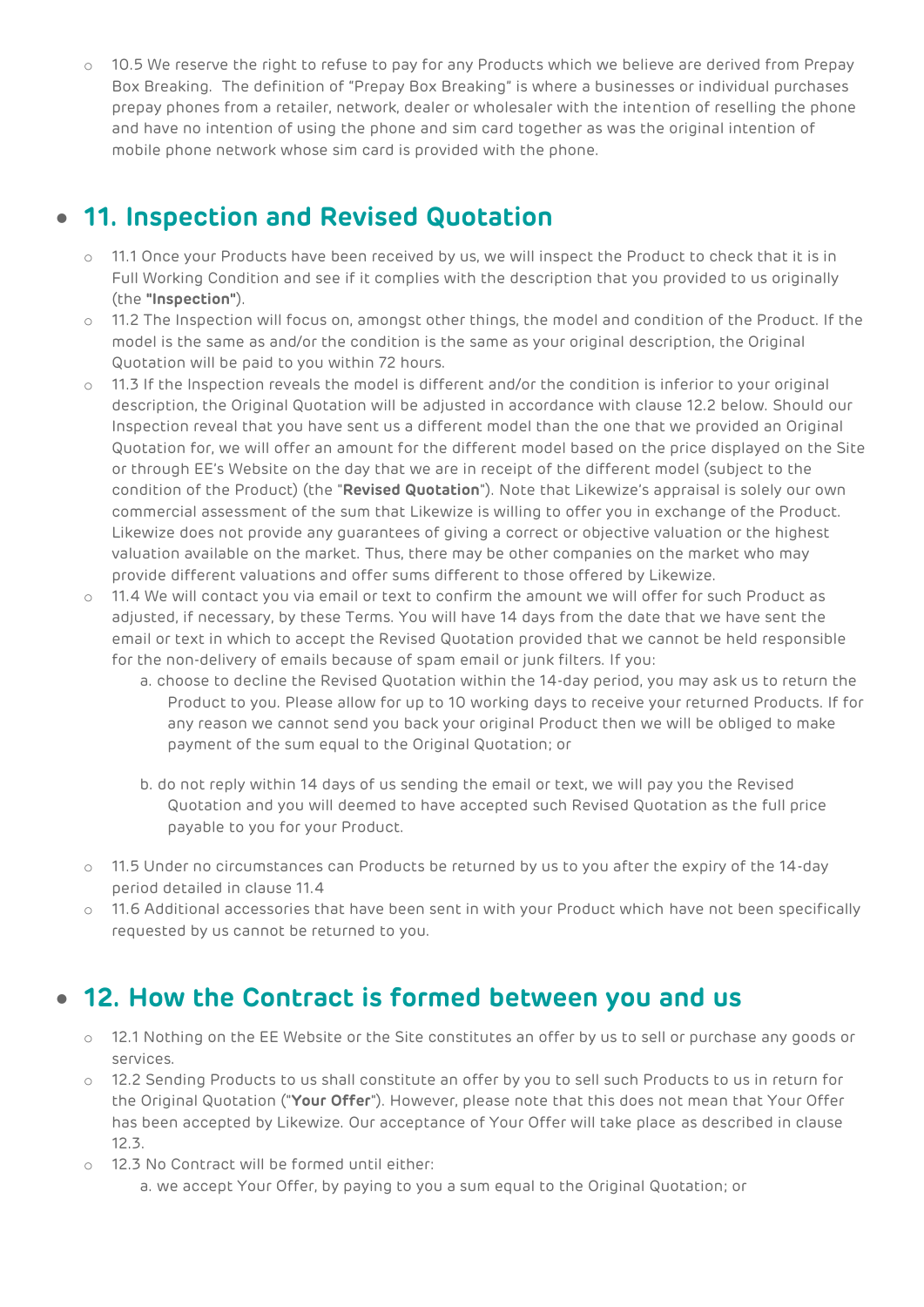b. you have accepted our Revised Quotation and we make a payment to you of a sum equal to the Revised Quotation.

or

c. you fail to accept our Revised Quotation within 14 days of us supplying it to you. Following such date you are deemed to have accepted our Revised Quotation and we will make a payment to you of a sum equal to the Revised Quotation.

within the time frame set out in clause 13.

### • **13. Payments**

- $\circ$  13.1 The final purchase price payable by Likewize for the sale of your used Product to us will be determined after we complete the Inspection of your Product, subject to these Terms.
- o 13.2 If your Product is accepted by us following Inspection we will pay the Original Quotation to you within 72 hours.
- o 13.3 If we offer a Revised Quotation we will pay the Revised Quotation to you within 72 hours of your acceptance of it.
- o 13.4 If you fail to respond to our Revised Quotation by either accepting or rejecting it within 14 days we will pay the Revised Quotation to you within 72 hours of the expiry of the 14 days.
- o 13.5 All quotations and payments include VAT (as applicable).
- 13.6 We will make the payment of either the Original Quotation or Revised Quotation (as the case may be) to you by transmitting such amount to your Bank details you (which will include anyone authorised by you) have provided to Likewize. Please ensure the Bank details you provide to Likewize are correct. Once Likewize has transmitted the funds to the bank details you have provided you acknowledge Likewize has fulfilled its obligations to make payment. Likewize is under no obligation to verify the bank details with you.

## • **14. Title and Risk in Products**

- o 14.1 Title in the Product(s) shall pass to us on your acceptance of the final purchase price of such Product(s) at which point you disclaim any further right, title or interest in and to the Product or any items contained therein.
- $\circ$  14.2 Subject to clause 14.3, risk in the Product(s) shall pass to us once the Product is received by us via the mail/courier service that you use to send the Product to us.
- 14.3 Whilst the Products are in transit from you to us the following shall apply:
	- a. for each Product that you send to us you shall ensure that: (i) it is packaged so that it is physically protected; and (ii) you obtain and provide to us on request a tracking number for the package;
	- b. subject to clause 14.3(c), our total liability to you in respect of all losses arising in connection with the loss or damage to a Product or Products whilst within the domain of Likewize, shall in no circumstances exceed one-hundred pounds (£100) per package (irrespective of how many Products there are in a package); and
	- c. we shall not be liable to you for any loss arising in connection with the loss or damage to a Product or Products whilst in transit or otherwise within the domain of Likewize, should you fail to comply with the provisions of these Terms.
- 14.4 You are permitted to send your Product to us in your own packaging (subject to the requirements of clause 14.3 above) and you will be provided with a free address label.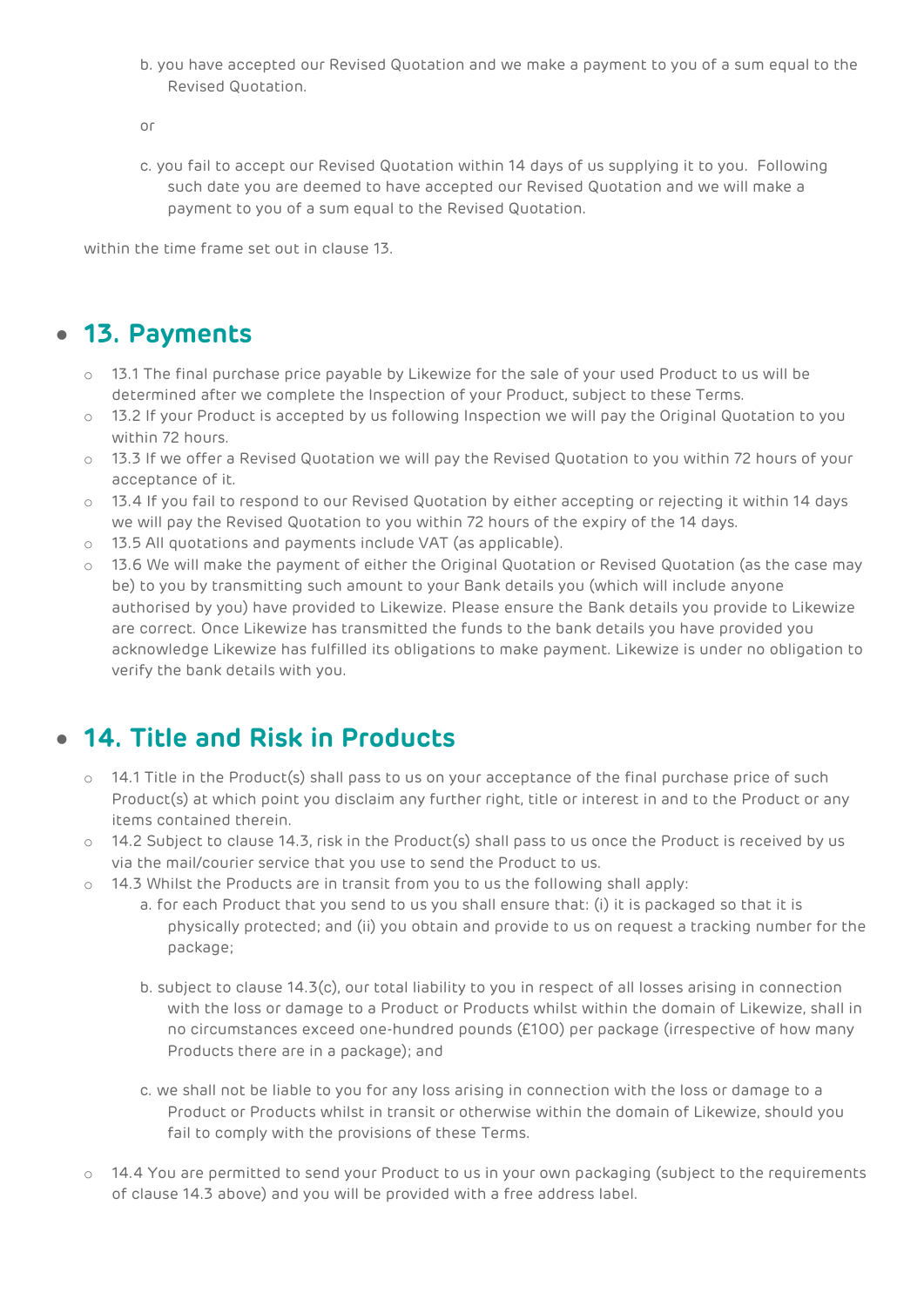## • **15. Our liability if you are a business customer**

#### **This clause 15 only applies if you are a business customer**.

- 15.1 Nothing in these Terms limits or excludes our liability for: a. death or personal injury caused by our negligence;
	- b. fraud or fraudulent misrepresentation; or
	- c. any other liability which cannot be excluded by law.
- o 15.2 Subject to clause 15.1, Likewize and any of their group companies and their officers, directors, employees, shareholders or agents of any of them (collectively, the "**Likewize Parties**") will under no circumstances whatever be liable to you, whether in contract, tort (including negligence), breach of statutory duty, or otherwise, arising under or in connection with the Contract for:
	- a. any loss of profits, sales, business or revenue;
	- b. loss or corruption of data, information or software;
	- c. loss of business opportunity;
	- d. loss of anticipated savings;
	- e. loss of goodwill; or
	- f. any indirect or consequential loss.
- o 15.3 Subject to clauses 14.3(b) and 15.1, the Likewize Parties' total liability to you in respect of all losses arising under or in connection with the Contract, whether in contract, tort (including negligence), breach of statutory duty, or otherwise, shall in no circumstances exceed the Original Quotation for the relevant Product(s).
- o 15.4 Except as expressly stated in these Terms, we do not give any representation, warranties or undertakings in relation to the Site. Any representation, condition or warranty which might be implied or incorporated into these Terms by statute, common law or otherwise is excluded to the fullest extent permitted by law.

### • **16. Our liability if you are a Consumer**

#### **This clause 16 only applies if you are a Consumer.**

- $\circ$  16.1 If we fail to comply with these Terms, we are responsible for loss or damage you suffer that is a foreseeable result of our breach of these Terms or our negligence, but we are not responsible for any loss or damage that is not foreseeable. Loss or damage is foreseeable if it is an obvious consequence of our breach or if it was contemplated by you and us at the time we entered into this Contract.
- o 16.2 We do not in any way exclude or limit our liability for:
	- a. death or personal injury caused by our negligence;
	- b. fraud or fraudulent misrepresentation; or
	- c. any other liability which cannot be excluded or limited by law.
- 16.3 Subject to clause 16.1 and 16.2, Likewize have no liability to you for any loss of profit, loss of business, business interruption, or loss of business opportunity.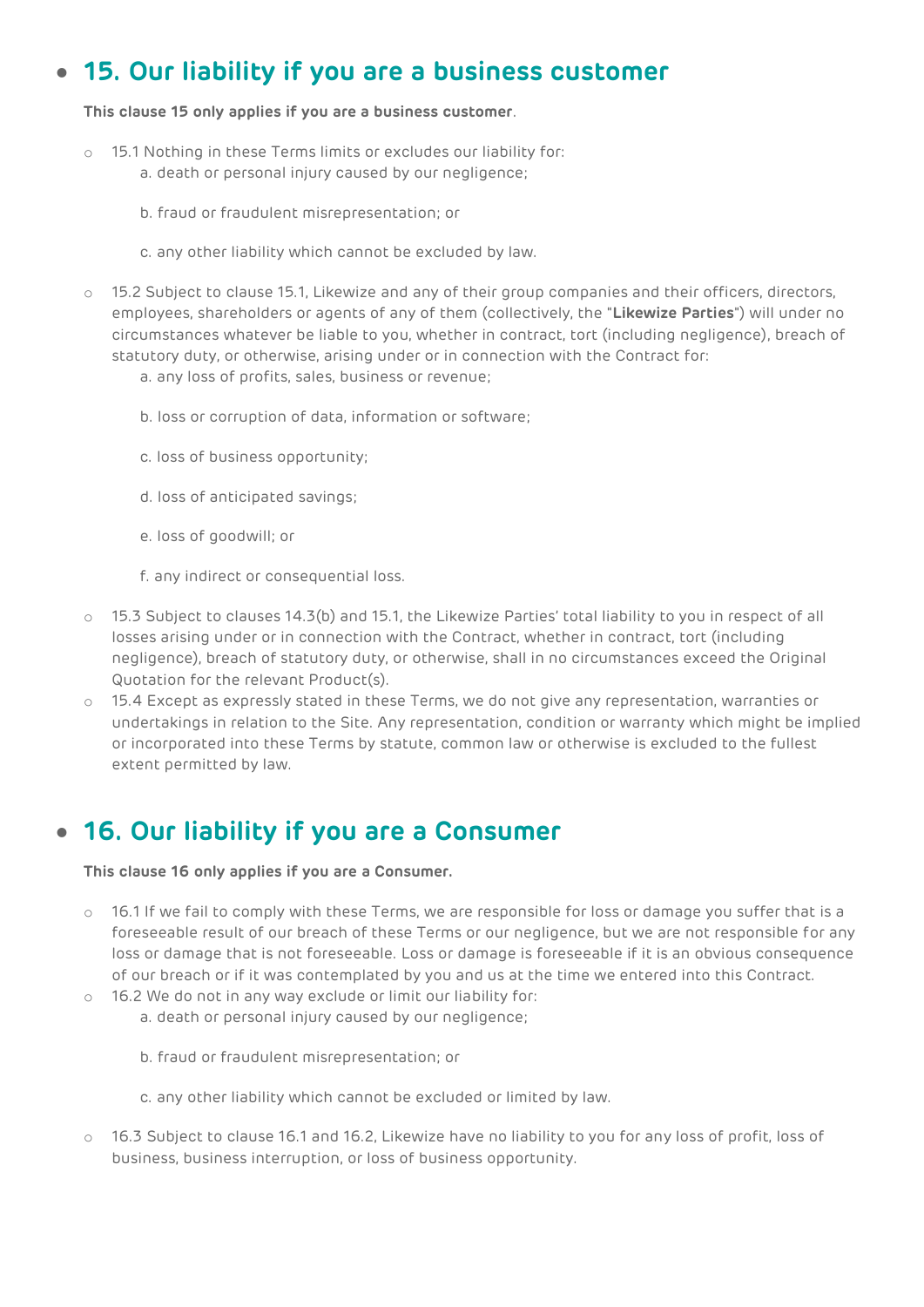## • **17. Indemnity**

The trade-in service is provided for lawful purposes only, and you agree to indemnify Likewize from and against any claims brought against any of them arising from performing its obligations under a Contract on your behalf or for any breach of these Terms by you.

## • **18. Events outside our control**

- o 18.1 We will not be liable or responsible for any failure to perform, or delay in performance of, any of our obligations under a Contract that is caused by an Event Outside Our Control (as such phrase is defined in clause 18.2).
- o 18.2 An **"Event Outside Our Control"** means any act or event beyond our reasonable control, including without limitation strikes, lock-outs or other industrial action by third parties, civil commotion, riot, invasion, terrorist attack or threat of terrorist attack, war (whether declared or not) or threat or preparation for war, fire, explosion, storm, flood, earthquake, subsidence, epidemic or other natural disaster, or failure of public or private telecommunications networks or impossibility of the use of railways, shipping, aircraft, motor transport or other means of public or private transport.
- o 18.3 If an Event Outside Our Control takes place that affects the performance of our obligations under a Contract:
	- a. we will contact you as soon as reasonably possible to notify you; and
	- b. our obligations under a Contract will be suspended and the time for performance of our obligations will be extended for the duration of the Event Outside Our Control.
- 18.4 You may cancel a Contract affected by an Event Outside Our Control which has continued for more than 30 days. To cancel please contact us. If you opt to cancel, you will have to return any monies you have already received and we will return any Products relating to such monies.

## • **19. Communications between us**

- $\circ$  19.1 When we refer, in these Terms, to "in writing", this will include e-mail.
- o 19.2 **If you are a Consumer** you may contact our customer service team at Email: [eeconsumer.uk@Likewize.com](mailto:eeconsumer.uk@brightstar.com) **Tel. 0208 732 3798.** If we have to contact you or give you notice in writing, we will do so by e-mail or by pre-paid post to the address you provide to us in your order.
- o 19.3 **If you are a business customer** you may contact our customer service team at Email:BTCorporate.uk@Likewize.com **Tel. 0208 732 3798**. If you wish to give us formal notice of any matter in accordance with these Terms, please contact us as follows:
	- a. Any notice or other communication given by you to us, or by us to you, under or in connection with the Contract shall be in writing and shall be delivered personally, sent by pre-paid post or other next working day delivery service or e-mail.
	- b. In proving the service of any notice, it will be sufficient to prove, in the case of a letter, that such letter was properly addressed, stamped and placed in the post and, in the case of an email, that such e-mail was sent to the specified e-mail address of the addressee.
- 19.4 The provisions of this clause 19 shall not apply to the service of any proceedings or other documents in any legal action.